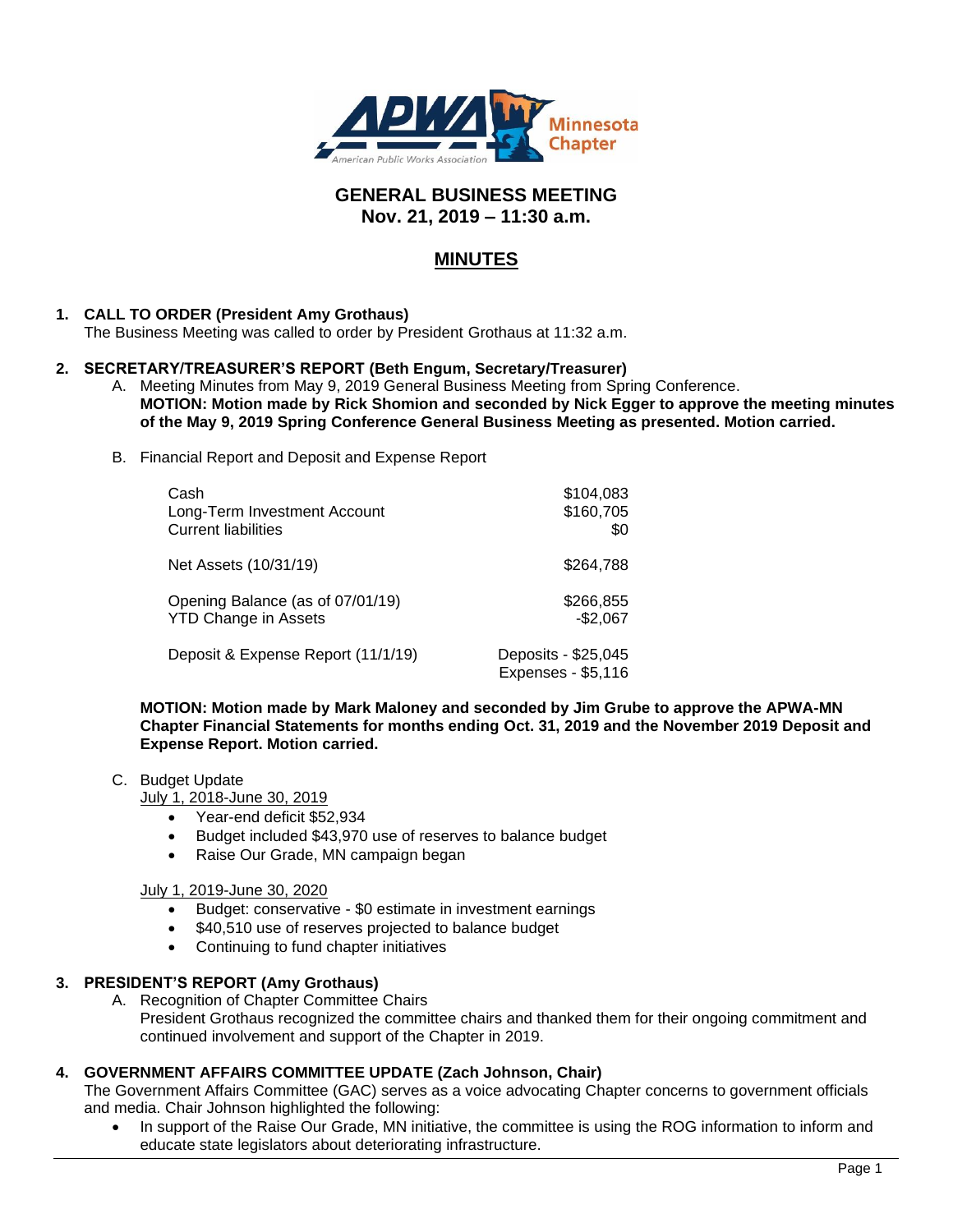- The committee continues to establish relationships with legislators.
- To help get to know and partner with the chapter, legislators are looking for (1) personalized stories, (2) data, and (3) public works professionals to propose solutions all can agree on (not an easy task).
	- In response to what legislators are looking for, the committee is:
		- $\circ$  Developing education modules highlighting some of different facets of public works (roads, bridges, sewers, etc.) to share with legislators.
		- o Sharing what public works does well with legislators.
		- $\circ$  Creating resources tailored for the public works community to share with policy makers, etc.
- The legislative session begins in February 2020.
- The committee is working on how to assist and support the chapter members' needs, such as establishing locations to keep members informed of local and federal updates. The committee is looking for a way to consolidate the information for members that is easily accessible.
- The committee is looking to chapter members for projects and successes to educate legislators. Legislators want to be informed about what is going on and sharing successes is an opportunity for public works to advocate the need.
- Contact the Government Affairs Committee for assistance in sharing stories, advocating policies or priorities to share with legislators.

#### **5. TELLER'S COMMITTEE REPORT (Past President Kristin Asher)**

Past President Asher presented the Tellers Committee Report. The APWA-MN Chapter has successfully conducted its election for executive committee members electronically. Voting opened on October 8 and closed on October 30 with a total of 303 ballots returned, representing about 30% of eligible voters.

The amendment to the Bylaws formally established the role of a Chapter Alternate Delegate position to assist the Chapter Delegate in attending APWA's Council of Chapters meetings and help inform chapter members of activities at the national level. The Executive Committee has appointed Chris Petree as the Chapter Alternate Delegate.

The Tellers Committee presented the following 2019 election results to the general membership:

President **Russ Matthys, City of Eagan** Secretary/Treasurer Nick Egger, City of Hastings Director – Outstate Scott Jensen, City of Lake City Director – State/County/Regional Dan Erickson, MnDOT Bylaws Referendum Passed

Vice President **Beth Engum, Kimley-Horn & Associates** Director – Consultant Georgina Stanley, SRF Consulting Group, Inc. Director – DPW/City Engineer Jesse Struve, City of Brooklyn Park Director – Young Professional Chris LaBounty, City of Plymouth

#### **MOTION: Motion made by Kristin Asher and seconded by Heidi Hamilton to approve the Tellers Committee report for 2019. Motion carried.**

The Tellers Committee extended congratulations to these individuals and their upcoming service on the Executive Committee. The Tellers Committee also recognized and thanked those Chapter members who, while not being elected, demonstrated service and commitment to the organization by being on the ballot. Those members are Andy Brotzler, Justin Messner, Jon Haukaas, Rick Shomion, and Alex Jordan.

#### **6. RECOGNITION OF OUTGOING EXECUTIVE COMMITTEE MEMBERS (Kristin Asher)**

President Grothaus called Vice President Russ Matthys and Secretary/Treasurer Beth Engum to join her in recognizing the outgoing directors:

> Kristin Asher, Past President Monica Heil, Director – Consultant John Olson, Director – Outstate Nick Egger, Director – DPW/City Engineer Chris Sagsveen, Director – State/County/Regional Emily Lueth, Director – Young Professional